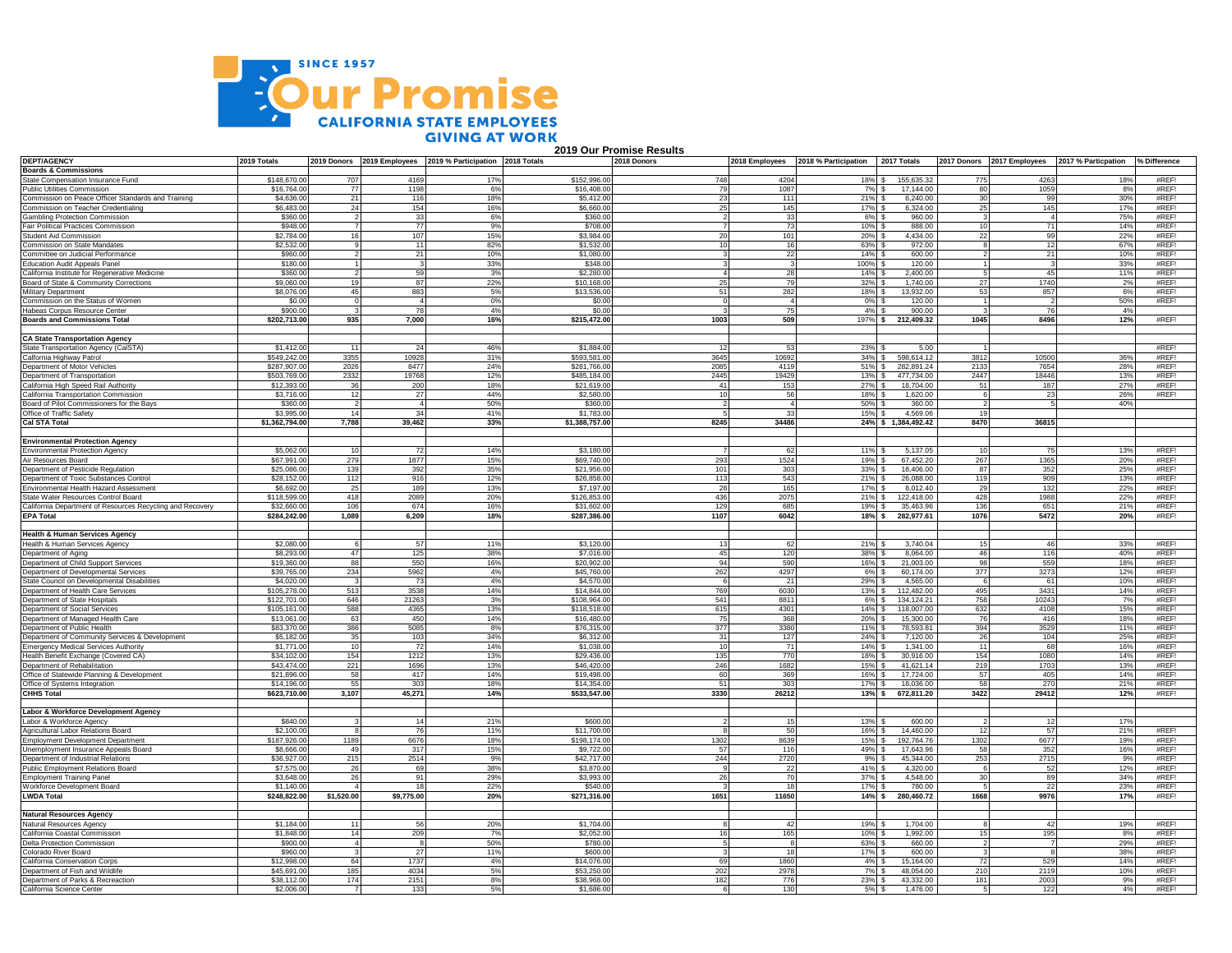| <b>DEPT/AGENCY</b>                                                                       | 2019 Totals  |       |           | 2019 Donors 2019 Employees 2019 % Participation 2018 Totals |              | 2018 Donors       |       | 2018 Employees 2018 % Participation 2017 Totals |                  |      |       | 2017 Donors 2017 Employees 2017 % Particpation % Difference |                    |
|------------------------------------------------------------------------------------------|--------------|-------|-----------|-------------------------------------------------------------|--------------|-------------------|-------|-------------------------------------------------|------------------|------|-------|-------------------------------------------------------------|--------------------|
| African American Museum                                                                  | \$1,068.0    |       |           | 42%                                                         | \$1,068.00   |                   |       | 31%                                             | 1,068.00         |      |       | 16%                                                         | #REF!              |
| Delta Stewardship Council                                                                | \$4,800.0    | 14    | 69        | 20%                                                         | \$1,380.0    | 13                | 65    | 20%                                             | 1,884.00         | 13   | 62    | 21%                                                         | #REF!              |
| Department of Conservation                                                               | \$37,369.0   | 101   | 464       | 22%                                                         | \$27,162.0   | 104               | 546   | 19%                                             | 33,610.00        | 124  | 523   | 24%                                                         | #REF!              |
| <b>Energy Commission</b>                                                                 | \$37,896.0   | 88    | 1102      | 8%                                                          | \$28,794.0   | 94                | 597   | 16%                                             | 33,812.00        | 100  | 576   | 17%                                                         | #REF!              |
| CalFIRE                                                                                  | \$33,942.00  | 168   | 12696     | 1%                                                          | \$32,858.0   | 170               | 5935  | 3%                                              | 34,485.96        | 179  | 5678  | 3%                                                          | #REF!              |
| Department of Water Resources                                                            | \$137,028.0  | 473   | 3046      | 16%                                                         | \$133,356.0  | 502               | 3000  | 17%                                             | 137,101.00       | 533  | 3042  | 18%                                                         | #REF!              |
| Wildlife Conservation Board                                                              | \$684.0      |       | 35        | 17%                                                         | \$540.0      | $\mathbf{\Delta}$ | -32   | 13%                                             | 9.156.00         | 44   | 230   | 19%                                                         | #REF!              |
| State Lands Commission                                                                   | \$8,491.0    | 45    | 204       | 22%                                                         | \$7,236.0    | 42                | 206   | 20%                                             | 7,765.00         | 42   | 198   | 21%                                                         | #REF!              |
| Sierra Nevada Conservancy                                                                | \$1,200.0    |       | 30        | 17%                                                         | \$1,848.0    |                   | 26    | 19%                                             | 2,448.00         |      | 24    | 29%                                                         | #REF!              |
| San Francisco Bay Conservancy & Development                                              | \$1,136.0    |       | 47        | 15%                                                         | \$1,296.0    |                   | 46    | 15%                                             | 456.00           |      | 43    | 12%                                                         | #REF!              |
| California State Coastal Conservancy                                                     | \$3,120.0    |       | 63        | 21%                                                         | \$3,060.0    | 12                | 62    | 19%                                             | 3,180.00         | 13   | 56    | 23%                                                         | #REF!              |
| San Diego River Conservancy                                                              | \$0.00       |       | $\Lambda$ | 0%                                                          | \$0.00       |                   |       | 0%                                              |                  |      |       | 0%                                                          |                    |
| <b>Tahoe Conservancy</b>                                                                 | \$420.0      |       | 39        | 8%                                                          | \$0.00       |                   | 39    | 0%                                              | 400.00           |      |       | 25%                                                         | #REF!              |
| Sacramento-San Joaquin Delta Conservancy                                                 | \$2,640.0    |       | 12        | 33%                                                         | \$2,520.0    |                   | 10    | 30%                                             | 3,960.00         |      |       | 57%                                                         | #REF!              |
| Coachella Valley Mountains Conservancy                                                   | \$0.00       |       |           | 0%                                                          | \$0.00       |                   |       | 0%                                              |                  |      |       | 0%                                                          | #REF!              |
| San Joaquin River Conservancy                                                            | \$360.00     |       | 17        | 33%                                                         | \$480.00     |                   |       | 50%                                             | 480.00           |      |       | 67%                                                         | #REF!              |
| <b>Baldwin Hills Conservancy</b>                                                         | \$0.00       |       |           | 0%                                                          | \$0.00       |                   | 17    | 0%                                              |                  |      |       | 0%                                                          |                    |
| San Gabriel/Lower LA River Mountains Conservancy                                         | \$0.00       |       | 13        | 0%                                                          | \$0.00       |                   | 13    | $0\%$                                           |                  |      |       | 0%                                                          |                    |
| Santa Monica Mountains Conservancy                                                       | \$0.00       |       | 13        | 0%                                                          | \$0.00       |                   |       | 0%                                              |                  |      |       | 0%                                                          |                    |
| Little Hoover Commission                                                                 | \$0.00       |       |           |                                                             | \$0.00       |                   | 11    | $0\%$                                           |                  |      |       | 0%                                                          | #REF!              |
| Native American Heritage Commission<br><b>Natural Resources Total</b>                    | \$600.0      |       |           | 13%                                                         | \$600.0      | 1455              |       | 9%                                              | 600.00           |      | 15534 | 11%                                                         | #REF!              |
|                                                                                          | \$374,453.00 | 1,396 | 26,237    | 14%                                                         | \$355,314.00 |                   | 16611 | 9%S                                             | 383,387.96       | 1570 |       | 10%                                                         | #REF!              |
|                                                                                          |              |       |           |                                                             |              |                   |       |                                                 |                  |      |       |                                                             |                    |
| <b>Government Operations Agency</b><br>Government Operations Agency                      | \$1,200.00   |       | 15        | 33%                                                         | \$1,200.0    |                   |       | 33%                                             | 2,130.00         |      | 16    | 38%                                                         |                    |
| Franchise Tax Board                                                                      | \$196,905.00 | 1193  | 5900      | 20%                                                         | \$206,934.0  | 1301              | 5325  | 24%                                             | 209,172.00       | 1297 | 5358  | 24%                                                         | #REF!              |
| Department of General Services                                                           | \$65,915.0   | 379   | 4461      | 8%                                                          | \$68,751.0   | 402               | 3430  | 12%                                             | 76,297.00        | 440  | 2152  | 20%                                                         | #REF!              |
| Department of Technology                                                                 | \$40,245.0   | 185   | 1562      | 12%                                                         | \$47,354.0   | 206               | 858   | 24%                                             | 47,903.00        | 219  | 851   | 26%                                                         | #REF!              |
| Department of Human Resources (CalHR)                                                    | \$15,992.0   | 67    | 286       | 23%                                                         | \$25,204.0   | 98                | 288   | 34%                                             | 16,692.00        | 80   | 311   | 26%                                                         | #REF!              |
| Public Employees Retirement System                                                       | \$115,705.0  | 520   | 2599      | 20%                                                         | \$118,116.0  | 514               | 2618  | 20%                                             | 122,416.00       | 542  | 2629  | 21%                                                         | #REF!              |
| California State Teachers Retirement System                                              | \$67,120.0   | 240   | 1173      | 20%                                                         | \$55,935.0   | 240               | 1159  | 21%                                             | 65,079.00        | 243  | 1122  | 22%                                                         | #REF!              |
| Victim Compensation Board                                                                | \$8,501.0    | 40    | 215       | 19%                                                         | \$11,621.0   | 55                | 221   | 25%                                             | 10,573.50        | 44   | 230   | 19%                                                         | #REF!              |
| Office of Administrative Law                                                             | \$2,046.0    | 12    | 19        | 63%                                                         | \$1,424.0    |                   | 20    | 40%                                             | 1,104.00         |      | 21    | 33%                                                         | #REF!              |
| Department of Tax and Fee Administration                                                 | \$165,624.0  | 855   | 3737      | 23%                                                         | \$158,771.0  | 845               | 3790  | 22%                                             | 158,590.44       | 858  | 3956  | 22%                                                         |                    |
| State Personnel Board                                                                    | \$2,724.0    |       | 61        | 13%                                                         | \$0.0        |                   | 60    | 0%                                              | 4,344.00         |      | 61    | 15%                                                         |                    |
|                                                                                          | \$681,977.00 | 3,504 |           |                                                             |              | 3674              | 17784 | 21%                                             |                  |      | 16707 |                                                             | #REF!              |
| <b>GovOPS Total</b>                                                                      |              |       | 20,028    | 23%                                                         | \$695,310.0  |                   |       |                                                 | 714,300.94       | 3745 |       | 22%                                                         |                    |
| <b>Business, Consumer Services &amp; Housing Agency</b>                                  |              |       |           |                                                             |              |                   |       |                                                 |                  |      |       |                                                             |                    |
|                                                                                          | \$4,196.0    |       | 25        | 28%                                                         | \$1,976.0    | 11                | 22    | 50%                                             | 1,706.00         |      | 15    | 20%                                                         | #REF!              |
| Business Consumer Services and Housing Agency<br>Department of Fair Employment & Housing | \$9,614.0    | 37    | 315       | 12%                                                         | \$10,636.0   | 46                | 194   | 24%                                             | 11,209.00        | 45   | 200   | 23%                                                         | #REF!              |
| Department of Consumer Affairs                                                           | \$74,523.0   | 361   | 4362      | 8%                                                          | \$84,944.0   | 421               | 3111  | 14%                                             | 85,295.00        | 451  | 3304  | 14%                                                         | #REF!              |
| Department of Alcoholic Beverage Control                                                 | \$10,965.0   | 75    | 500       | 15%                                                         | \$13,113.0   | 81                | 422   | 19%                                             | 12,336.00        | 82   | 434   | 19%                                                         | #REF!              |
| Alcoholic Beverage Control Appeals Board                                                 | \$785.0      |       |           | 57%                                                         | \$1,960.0    |                   |       | 83%                                             | 2,825.00         |      |       | 86%                                                         | #REF!              |
| Department of Housing and Community Development                                          | \$20,189.0   | 109   | 621       | 18%                                                         | \$32,557.0   | 151               | 545   | 28%                                             | 22,142.42        | 101  | 493   | 20%                                                         | #REF!              |
| California Housing Finance Agency                                                        | \$12,106.0   | 49    | 175       | 28%                                                         | \$14,027.0   | 58                | 194   | 30%                                             | 15,510.00        | 62   | 210   | 30%                                                         | #REF!              |
| Department of Business Oversight                                                         | \$36,920.0   | 159   | 594       | 27%                                                         | \$36,786.0   | 167               | 602   | 28%                                             | 37,728.00        | 162  | 577   | 28%                                                         | #REF!              |
| Seismic Safety Commission                                                                | \$0.0        |       |           | 0%                                                          | \$40.0       |                   |       | 17%                                             |                  |      |       | 0%                                                          | #REF!              |
| California Horse Racing Board                                                            | \$2,700.0    |       | 75        | 9%                                                          | \$2,700.0    |                   | 45    | 16%                                             | 2,340.00         |      | 40    | 13%                                                         | #REF!              |
| Department of Real Estate                                                                | \$20,362.0   | 84    | 323       | 26%                                                         | \$4,275.0    | 20                | 305   |                                                 |                  |      |       |                                                             |                    |
| <b>BCSH Total</b>                                                                        | \$192,360.00 | 892   | 7,003     | 21%                                                         | \$203,014.0  | 968               | 5452  | 18%                                             | 191,091.42       | 917  | 5286  | 17%                                                         | #REF!              |
|                                                                                          |              |       |           |                                                             |              |                   |       |                                                 |                  |      |       |                                                             |                    |
| <b>Legislative Division</b>                                                              |              |       |           |                                                             |              |                   |       |                                                 |                  |      |       |                                                             |                    |
| Office of Legislative Counse                                                             | \$23,004.0   |       | 509       | 15%                                                         | \$32,658.0   | 117               | 508   | 23%                                             | 17,586.00        |      | 493   | 16%                                                         | #REF!              |
| California State Audito                                                                  | \$7,956.0    | 31    | 172       | 18%                                                         | \$14,916.0   | 39                | 191   | 20%                                             | 8,640.00         | 34   | 189   | 18%                                                         | #REF!              |
| California State Assembly                                                                | \$5,760.0    | 20    | 80        | 25%                                                         | \$7,128.0    | 25                |       | 31%                                             | 600.00           |      | 77    | 1%                                                          | #REF!              |
| <b>Statutory Officers</b>                                                                | \$34,650.0   | 47    | 1213      | 4%                                                          | \$1,920.0    |                   | 1211  | 0%                                              | 28,662.00        | 54   |       |                                                             | #REF!              |
| Judicial Council/Services                                                                | \$33,785.0   | 165   | 1212      | 14%                                                         | \$10,284.0   | 21                | 688   | 3%                                              | 19,920.00        | 49   | 696   | 7%                                                          | #REF!              |
| Courts of Appeals                                                                        | \$17,654.0   | 50    | 677       | 7%                                                          | \$28,390.0   | 71                | 665   | 11%                                             | 21,048.00        | 52   | 668   | 8%                                                          | #REF!              |
| Supreme Court                                                                            | \$2,340.0    |       | 132       | 3%                                                          | \$13,416.0   | 24                | 129   | 19%                                             | 4,380.00         |      | 132   | 6%                                                          |                    |
| California State Senate                                                                  | \$960.0      |       | 100       | 4%                                                          | \$2,040.0    |                   | 40    | 15%                                             | 1,020.00         |      | 40    | 3%                                                          | #REF!              |
| California Judicial Center Library                                                       | \$540.0      |       |           | 50%                                                         | \$540.0      |                   |       | 38%                                             | 540.00           |      |       | 50%                                                         |                    |
| <b>Legislative Division Totals</b>                                                       | \$126,649.00 | 400   | 4,101     | 16%                                                         | \$111,292.00 | 309               | 3520  | 9%S                                             | 102,396.00       | 283  | 2301  | 12%                                                         | #REF!              |
|                                                                                          |              |       |           |                                                             |              |                   |       |                                                 |                  |      |       |                                                             |                    |
| <b>Governor's Division</b>                                                               |              |       |           |                                                             |              |                   |       |                                                 |                  |      |       |                                                             |                    |
| Department of Finance                                                                    | \$18,120.0   | 61    | 403       | 15%                                                         | \$15,650.0   |                   | 409   | 0%                                              | 18,012.00        |      | 396   | 19%                                                         | #REF!              |
| Office of Emergency Services                                                             | \$37,163.0   | 164   | 1152      | 14%                                                         | \$31,918.0   | 145               | 1123  | 13%                                             | 28,432.00        | 126  | 965   | 13%                                                         | #REF!              |
| California State Lottery                                                                 | \$27,883.0   | 115   | 973       | 12%                                                         | \$26,090.0   | 113               | 753   | 15%                                             | 23,460.00        | 112  | 726   | 15%                                                         | #REF!              |
| First 5 California                                                                       | \$2,388.0    |       | 35        | 34%                                                         | \$2,778.0    | 15                |       | 41%                                             | 3,378.00         | 18   | 40    | 45%                                                         | #REF!              |
| Office of the State Public Defender                                                      | \$2,400.0    |       | 61        | 16%                                                         | \$3,180.0    | 12                | 61    | 20%                                             | 3,084.00         | 11   | 62    | 18%                                                         | #REF!              |
| Office of the Governor                                                                   | \$3,760.0    |       | 191       | 8%                                                          | \$3,688.0    | 1S                | 145   | 13%                                             | 3,168.00         | 15   | 146   | 10%                                                         | #REF!              |
| Office of the Lieutenant Governor                                                        | \$300.0      |       |           | 38%                                                         | \$0.0        |                   |       | 0%                                              |                  |      |       | 0%                                                          |                    |
| California Arts Council                                                                  | \$613.0      |       | 25        | 16%                                                         | \$1,500.0    |                   |       | 21%                                             | 612.60           |      |       | 19%                                                         | #REF!              |
| Office of Inspector General                                                              | \$9,444.0    | 17    | 108       | 16%                                                         | \$2,976.0    |                   | 104   | 2%                                              | 2,736.00         | 16   | 107   | 15%                                                         | #REF!              |
| Office of the Patient Advocate                                                           | \$840.0      |       |           | 70%                                                         | DU.U         |                   |       |                                                 | 346.UU           |      |       |                                                             | <b><i>HKEF</i></b> |
| California Earthquake Authority                                                          | \$492.00     |       | 65        | 9%                                                          | \$2,832.00   |                   | 58    | $0\%$                                           | 2,832.00         |      | 50    | 18%                                                         | #REF!              |
| California State Library                                                                 | \$13,066.0   | 31    | 116       | 27%                                                         | \$12,723.00  | 32                | 119   | 27%                                             | 6,444.00         | 33   | 122   | 27%                                                         | #REF!              |
| FISCal                                                                                   | \$5,873.00   | 32    | 274       | 12%                                                         | \$5,582.00   | 29                | 180   | 16%                                             | 4,368.00         | 27   | 251   | 11%                                                         | #REF!              |
| Governor's Office of Business & Economic Development                                     | \$3,576.0    |       | 107       | 18%                                                         | \$5,692.00   | 16                | 93    | 17%                                             | 5,811.96         | 16   | 94    | 17%                                                         | #REF!              |
| Governor's Office of Planning & Research                                                 | \$4,248.0    | 13    | 71        | 18%                                                         | \$2,508.00   |                   |       |                                                 | 3,108.00         |      | 38    | 18%                                                         | #REF!              |
| Mental Health Services Oversight & Accountability Commission                             | \$1,370.0    | 11    |           |                                                             | \$685.00     |                   |       |                                                 | 780.00           |      | 33    | 18%                                                         |                    |
| Board of Governors of the California Community Colleges                                  | \$4,404.00   | 21    | 134       | 16%                                                         | \$7,644.00   |                   |       |                                                 | 7,164.00         | 30   | 132   | 23%                                                         | #REF!              |
| <b>Governor's Division Totals</b>                                                        | \$135,940.00 | 541   | 3,733     | 23%                                                         | \$125,446.00 |                   |       |                                                 | 106,572.56<br>s. | 477  | 3051  | 16%                                                         | #REF!              |
|                                                                                          |              |       |           |                                                             |              |                   |       |                                                 |                  |      |       |                                                             |                    |
| <b>California State Universities</b>                                                     |              |       |           |                                                             |              |                   |       |                                                 |                  |      |       |                                                             |                    |
| California State University of the Chancellor                                            | \$12,876.00  | 35    | 609       | 6%                                                          |              | 32                | 609   | 5%                                              | 9,575.00         | 34   | 609   | 6%                                                          | #REF!              |
| CSU, Bakersfield                                                                         | \$4,644.00   | 29    | 1088      | 3%                                                          | \$6,345.00   | 37                | 1088  | 3%                                              | 7,638.00         | 39   | 1088  | 4%                                                          | #REF!              |
| CSU, Channel Islands                                                                     | \$8,024.00   | 72    | 952       | 8%                                                          | \$8,530.00   | 76                | 952   | 8%                                              | 9,084.00         | 78   | 952   | 8%                                                          | #REF!              |
| CSU, Chico                                                                               | \$3,526.00   | 17    | 1954      | 1%                                                          | \$4,692.00   | 23                | 1954  | $1\%$ \$                                        | 5,094.00         | 26   | 1954  | 1%                                                          | #REF!              |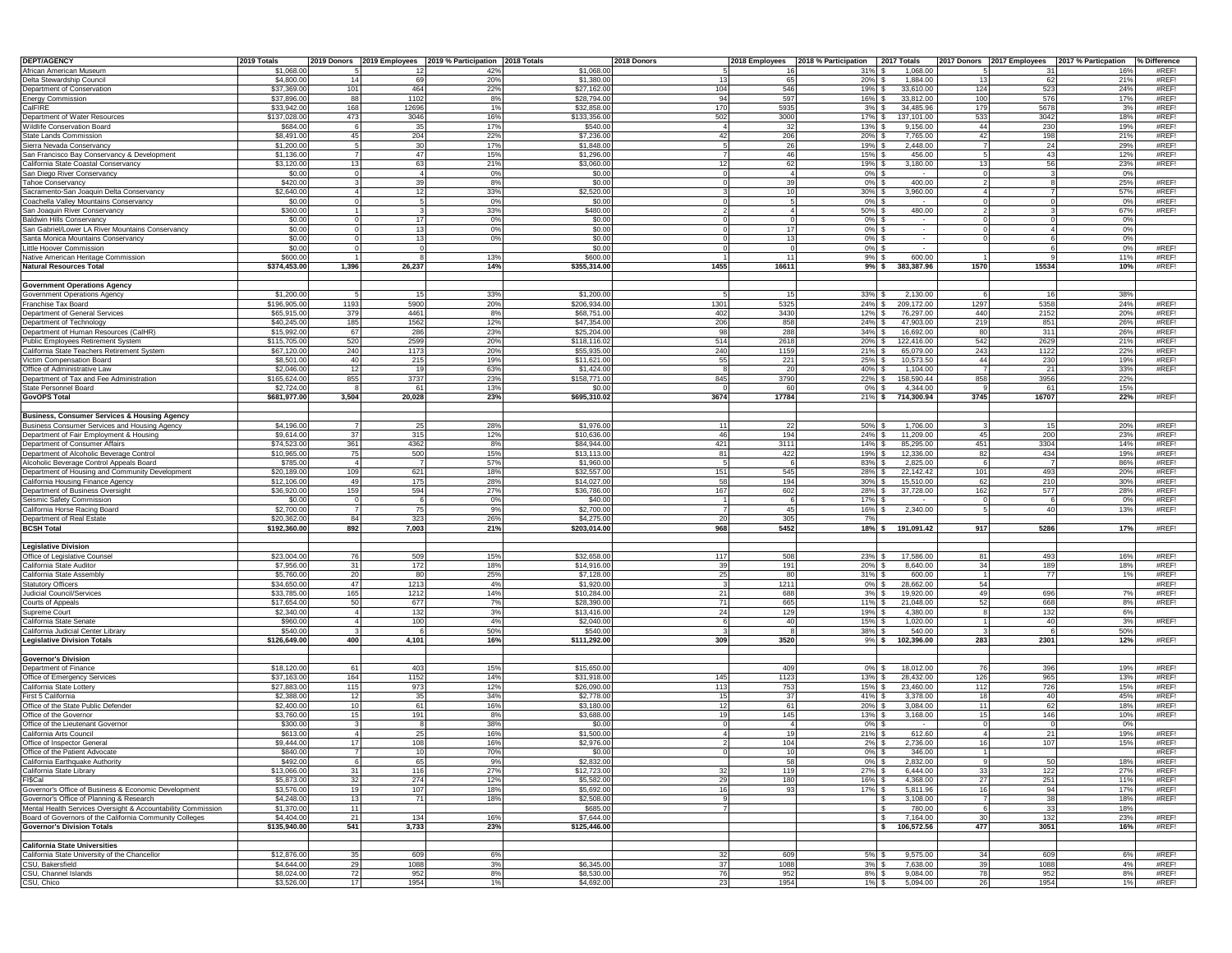| <b>DEPT/AGENCY</b>                                                       | 2019 Totals              |           |              | 2019 Donors 2019 Employees 2019 % Participation 2018 Totals |                          | 2018 Donors            |              | 2018 Employees 2018 % Participation 2017 Totals |                         |          |              | 2017 Donors 2017 Employees 2017 % Particpation % Difference |                |
|--------------------------------------------------------------------------|--------------------------|-----------|--------------|-------------------------------------------------------------|--------------------------|------------------------|--------------|-------------------------------------------------|-------------------------|----------|--------------|-------------------------------------------------------------|----------------|
| CSU, Dominguez Hills                                                     | \$6,984.0                | 44        | 1497         | 3%                                                          | \$7,884.00               | 49                     | 1497         | 3%                                              | 9.444.00                |          | 1497         | 4%                                                          | #REF!          |
| CSU, East Bay                                                            | \$1,742.00               | 20        | 1863         | 1%                                                          | \$2,532.0                | 26                     | 1863         | 1%                                              | 5,651.76                | 28       | 1863         | 2%                                                          | #REF!          |
| CSU, Fresno                                                              | \$20,002.0               | 115       | 2446         | 5%                                                          | \$22,414.0               | 121                    | 2446         | 5%                                              | 24,417.60               | 137      | 2446         | 6%                                                          | #REF!          |
| CSU, Fullerton                                                           | \$13,951.0               | 92        | 3672         | 3%                                                          | \$15,078.0               | 103                    | 3672         | 3%                                              | 15,959.00               | 113      | 3672         | 3%                                                          | #REF!          |
| CSU, Humboldt                                                            | \$3,612.0                | 29        | 1249         | 2%                                                          | \$4,416.0                | 33                     | 1249         | 3%                                              | 6,012.00                | 41       | 1249         | 3%<br>1%                                                    | #REF!          |
| CSU, Long Beach<br>CSU, Los Angeles                                      | \$11,004.0<br>\$12,174.0 | -34<br>75 | 3875<br>2617 | 1%<br>3%                                                    | \$11,556.0<br>\$12,774.0 | 35<br>82               | 3875<br>2617 | 1%<br>3%                                        | 12,348.00<br>14,214.00  | 41<br>95 | 3875<br>2617 | 4%                                                          | #REF!<br>#REF! |
| CSU, Maritime Academy                                                    | \$6,626.0                | -29       | 302          | 10%                                                         | \$7,434.0                | 34                     | 302          | 11%                                             | 8,010.00                | 35       | 302          | 12%                                                         | #REF!          |
| CSU, Monterey Bay                                                        | \$14,471.0               | 89        | 1033         | 9%                                                          | \$15,930.0               | 102                    | 1033         | 10%                                             | 16,186.00               | 97       | 1033         | 9%                                                          | #REF!          |
| CSU, Northridge                                                          | \$14,416.0               | 86        | 3817         | 2%                                                          | \$16,204.0               | 100                    | 3817         | 3%                                              | 16,956.00               | 109      | 3817         | 3%                                                          | #REF!          |
| CSU, Pomona                                                              | \$17,205.0               | 103       | 2306         | 4%                                                          | \$21,534.0               | 109                    | 2306         | 5%                                              | 17,234.00               | 110      | 2306         | 5%                                                          | #REF!          |
| CSU, Sacramento                                                          | \$57,196.0               | 285       | 3210         | 9%                                                          | \$67,114.0               | 320                    | 3017         | 11%                                             | 63,618.60               | 303      | 3017         | 10%                                                         | #REF!          |
| CSU, San Bernardino                                                      | \$29,933.0               | 166       | 1997         | 8%                                                          | \$31,818.0               | 181                    | 1997         | 9%                                              | 33,090.00               | 180      | 1997         | 9%                                                          | #REF!          |
| CSU, San Diego                                                           | \$24,456.0               | 115       | 3328         | 3%                                                          | \$26,688.0               | 128                    | 3328         | 4%                                              | 28,980.00               | 140      | 3328         | 4%                                                          | #REF!          |
| CSU, San Francisco                                                       | \$6,816.0                | 20        | 3260         | 1%                                                          | \$8,148.0                | 23                     | 3260         | 1%                                              | 10,092.00               | 29       | 3260         | 1%                                                          | #REF!          |
| CSU, San Jose                                                            | \$16,077.0               | 75        | 3252         | 2%                                                          | \$17,601.0               | 87                     | 3252         | 3%                                              | 20,013.00               | 92       | 3252         | 3%                                                          | #REF!          |
| CSU, San Luis Obispo                                                     | \$19,444.0               | - 97      | 2719         | 4%                                                          | \$22,792.0               | 114                    | 2719         | 4%                                              | 25,780.00               | 130      | 2719         | 5%                                                          | #REF!          |
| CSU, San Marcos                                                          | \$4,524.0                | 19        | 1548         | 1%                                                          | \$4,644.0                | 20                     | 1548         | 1%                                              | 6,384.00                | 26       | 1548         | 2%                                                          | #REF!          |
| CSU, Sonoma                                                              | \$5,064.0                | -34       | 1311         | 3%                                                          | \$5,472.0                | 38                     | 1311         | 3%                                              | 4,956.00                | 35       | 1311         | 3%                                                          | #REF!          |
| CSU, Stanislaus                                                          | \$7,968.0                | 34        | 1128         | 3%                                                          | \$7,918.0                | 37                     | 1128         | 3%                                              | 7,962.00                | 36       | 1128         | 3%                                                          | #REF!          |
| <b>CSU Total</b>                                                         | \$322,735.00             | 1,714     | 51,033       | 4%                                                          | \$349,518.00             | 1910                   | 50840        | 4%S                                             | 492,435.52              | 2516     | 54023        | 5%                                                          | #REF!          |
|                                                                          |                          |           |              |                                                             |                          |                        |              |                                                 |                         |          |              |                                                             |                |
| <b>Food &amp; Agriculture</b>                                            |                          |           |              |                                                             |                          |                        |              |                                                 |                         |          |              |                                                             |                |
| Food & Agriculture                                                       | \$44,612.00              | 212       | 3245         | 7%                                                          | \$49,379.00              | 230                    | 1694         | $14\%$ \$                                       | 49,783.00               | 216      | 1621         | 13%                                                         | #REF!          |
| <b>Constitutional Division</b>                                           |                          |           |              |                                                             |                          |                        |              |                                                 |                         |          |              |                                                             |                |
|                                                                          | \$6,096.0                | 10        |              | 7%                                                          | \$7,050.0                |                        |              |                                                 | 21,708.00               | 38       |              | 23%                                                         | #REF!          |
| Board of Equalization<br>Office of Tax Appeals                           | \$7,552.0                | 17        | 265<br>79    | 22%                                                         | \$750.0                  |                        | 143<br>67    | 9%                                              | 4.080.00                |          | 165<br>31    | 13%                                                         |                |
| Department of Justice                                                    | \$113,104.00             | 395       | 4517         | 9%                                                          | \$128,767.0              | 412                    | 4336         | 10%                                             | 124,591.00              | 409      | 4254         | 10%                                                         | #REF!          |
| Department of Education                                                  | \$59,484.0               | 252       | 3241         | 8%                                                          | \$64,361.0               | 266                    | 2155         | 12%                                             | 67,413.00               | 278      | 1421         | 20%                                                         | #REF!          |
| School for the Blind                                                     | \$624.0                  |           | 116          | 5%                                                          | \$960.0                  |                        | 116          | 8%                                              | 1,080.00                | 10       | 94           | 11%                                                         |                |
| School for the Deaf, Fremont                                             | \$1,752.0                | -13       | 329          | 4%                                                          | \$2,100.0                | 17                     | 329          | 5%                                              | 2,604.00                | 23       | 322          | 7%                                                          |                |
| School for the Deaf, Riverside                                           | \$288.0                  |           | 305          | 2%                                                          | \$168.0                  |                        | 305          | 1%                                              | 468.00                  |          | 298          | 2%                                                          |                |
| State Controller's Office                                                | \$59,362.0               | 282       | 1351         | 21%                                                         | \$62,463.0               | 301                    | 1372         | 22%                                             | 64,621.00               | 308      | 1372         | 22%                                                         | #REF!          |
| <b>State Treasurer's Office</b>                                          | \$32,020.0               | 126       | 397          | 32%                                                         | \$19,546.0               | 76                     | 208          | 37%                                             | 15,512.21               | 50       | 208          | 24%                                                         | #REF!          |
| California Debt Advisory Commission                                      | \$2,400.0                |           | 16           | 56%                                                         | \$1,980.0                |                        | 10           | 47%                                             | 2,100.00                | 10       | 16           | 63%                                                         |                |
| California Debt Limit Allocation Committee                               | \$1,860.0                |           |              | 33%                                                         | \$300.0                  |                        |              | 11%                                             | 660.00                  |          | 10           | 20%                                                         |                |
| California Mortgage Bond and Tax Credit Allocation Committee             | \$1,188.0                |           | 48           | 27%                                                         | \$1,200.0                | 15                     |              | 42%                                             | 1,260.00                | 16       | 47           | 34%                                                         |                |
| California Pollution Control Financing Authority                         | \$4,080.0                | 13        | 27           | 48%                                                         | \$3,050.0                | 11                     | 30           | 37%                                             | 3,840.00                | 14       | $30^{\circ}$ | 47%                                                         |                |
| California School Finance Authority                                      | \$1,680.0                |           | 10           | 80%                                                         | \$1,620.0                |                        | 10           | 70%                                             | 2,580.00                |          | 13           | 69%                                                         |                |
| Scholarshare Investment Board                                            | \$420.0                  |           | 10           | 40%                                                         | \$120.0                  |                        | 11           | 9%                                              | 240.00                  |          |              | 33%                                                         |                |
| Department of Insurance                                                  | \$50,233.0               | 241       | 1193         | 20%                                                         | \$52,529.0               | 272                    | 1194         | 23%                                             | 63,664.00               | 293      | 1202         | 24%                                                         | #REF!          |
| The Secretary of State's Office                                          | \$22,914.0               | 106       | 498          | 21%                                                         | \$22,009.0               | 110                    | 473          | 23%                                             | 22,716.00               | 121      | 498          | 24%                                                         | #REF!          |
| <b>Constitutional Totals</b>                                             | \$365,057.00             | 1,512     | 12,411       | 40%                                                         | \$368,973.0              | 1517                   | 10813        | 14%                                             | 399,137.21              | 1594     | 9990         | 16%                                                         | #REF!          |
|                                                                          |                          |           |              |                                                             |                          |                        |              |                                                 |                         |          |              |                                                             |                |
| <b>Department of Veterans Affairs</b><br>Department of Veterans Affairs  |                          |           |              | 7%                                                          |                          |                        |              |                                                 |                         |          |              | 9%                                                          | #REF!          |
|                                                                          | \$41,283.00              | 213       | 3075         |                                                             | \$37,646.0               | 189                    | 3056         | 6%S                                             | 38,724.00               | 203      | 2186         |                                                             |                |
| Department of Corrections and Rehabilitation Division                    |                          |           |              |                                                             |                          |                        |              |                                                 |                         |          |              |                                                             |                |
| Department of Corrections and Rehabilitation                             | \$143,179.0              | 657       | 3969         | 17%                                                         | \$191,440.6              |                        |              |                                                 | 147,263.16 3732         |          |              |                                                             | #REF!          |
| Avenal State Prison                                                      | \$18,071.0               | 127       | 1310         | 10%                                                         | \$21,252.0               | 142                    | 128          | 11%                                             | 18,144.00               | 156      | 1236         | 13%                                                         | #REF!          |
| Calipatria State Prison                                                  | \$6,426.0                | 69        | 1187         | 6%                                                          | \$6,036.0                | 62                     | 1168         | 5%                                              | 18,624.00 114           |          | 1143         | 10%                                                         |                |
| CA City Correctional Training Facility                                   | \$4,344.0                | 38        | 1370         | 3%                                                          | \$6,624.0                | 27                     | 634          |                                                 |                         |          |              |                                                             |                |
| CA Health Care Facility                                                  | \$23,784.0               | 87        | 1313         | 7%                                                          | \$23,540.0               | 71                     | 1313         | 5%                                              | 17,348.04               | 40       | 1169         | 3%                                                          |                |
| <b>CA Medical Facility</b>                                               | \$13,680.0               | 84        | 1637         | 5%                                                          | \$15,444.0               | 76                     | 1663         | 5%                                              | 11,688.00               |          | 1558         | 5%                                                          |                |
| CA Rehabilitation Center                                                 | \$7,176.0                | 33        | 1170         | 3%                                                          | \$6,624.0                | 3 <sup>c</sup>         | 1170         | 3%                                              | 6,180.00                |          | 1154         | 3%                                                          |                |
| CHCS-Central Region                                                      | \$1,505.0                |           | 100          | 9%                                                          | \$1,536.0                |                        |              | 8%                                              | 2,416.08                |          | 98           | 8%                                                          |                |
| <b>CHCS-Northern Regior</b>                                              | \$648.0                  |           | 164          | 1%                                                          | \$48.0                   |                        | 164          | 1%                                              | 480.00                  |          | 127          | 2%                                                          |                |
| CHCS-Southern Region                                                     | \$2,544.0                |           | 198          | 10%                                                         | \$300.0                  |                        | 198          | 1%                                              | 2,268.00                |          | 169          | 9%                                                          |                |
| <b>CHCS Headquarters</b>                                                 | \$28,675.0               | 134       | 1112         | 12%                                                         | \$7,560.0                | 23                     | 1077         | 2%                                              | 34,406.00               | 169      | 1068         | 16%                                                         |                |
| <b>CA Correctional Center</b>                                            | \$2,892.0                | 24        | 1072         | 2%                                                          | \$8,436.0                | 50                     | 1532         | 3%                                              | 3,408.00                |          | 1022         | 3%                                                          |                |
| CA Correctional Institution at Tehachapi                                 | \$3,204.0                | 26        | 1535         | 2%                                                          | \$360.0                  | $\boldsymbol{\Lambda}$ | 1541         | $0\%$                                           | 5,208.00                |          | 1541         | 2%                                                          |                |
| California CA Substance Abuse Treatment Facility, Corcoran               | \$1,850.0                | 10        | 1893         | 1%                                                          | \$6,700.0                | 42                     | 1818         | 2%                                              | 7,300.08                | 43       | 1824         | 2%                                                          |                |
| California Mens Colony                                                   | \$30,099.0               | 287       | 1738         | 17%                                                         | \$36,330.0               | 337                    | 1730         | 19%                                             | 31,440.00               | 291      | 1732         | 17%                                                         | #REF!          |
| California Institution for Men<br>California Institution for Women       | \$9,024.0<br>\$10,728.0  | 50<br>43  | 1657<br>1170 | 3%<br>4%                                                    | \$9,372.0<br>\$11,796.0  | 54                     | 1684         | 3%                                              | 10,200.00<br>7,956.00   |          | 1626<br>1089 | 4%<br>4%                                                    | #REF!<br>#REF! |
| Centinela State Prison                                                   | \$4,860.0                | 67        | 1192         | 6%                                                          | \$5,592.0                | 43<br>74               | 1117<br>1215 | 4%<br>6%                                        | 6,468.00                |          | 1164         | 7%                                                          | #REF!          |
| Central CA Women's Facility                                              | \$20,159.0               | 50        | 1192         | 4%                                                          | \$13,134.0               | 60                     | 1139         | 5%                                              | 10,614.00               |          | 1128         | 4%                                                          | #REF!          |
| Chaderjian School(Youth Facility)                                        | \$1,680.0                |           | 265          | 7%                                                          | \$1,908.0                | 21                     | 268          | 8%                                              | 3,024.00                |          | 266          | 10%                                                         |                |
| Chuckawalla Valley State Prison                                          | \$11,388.0               | 49        | 851          | 6%                                                          | \$11,898.0               | 54                     | 831          | 6%                                              | 12.768.00               |          | 798          |                                                             | #REF!          |
| Corcoran State Prisor                                                    | \$7,768.0                | 61        | 1960         | 3%                                                          | \$2,136.0                | 28                     | 1982         | 1%                                              | 2,388.00                |          | 1894         | 2%                                                          | #REF!          |
| Correctional Training Facility                                           | \$4,344.0                |           | 1370         | 3%                                                          | \$5,808.0                | 44                     | 1347         | 3%                                              | 6,732.00                |          | 1337         | 4%                                                          |                |
| Deuel Vocational Institution                                             | \$2,868.0                |           | 1053         | 2%                                                          | \$2,316.0                | 19                     | 99           | 2%                                              | 2,736.00                |          | 992          | 3%                                                          | #REF!          |
| Folsom State Prison                                                      | \$8,424.UI               |           | 107          |                                                             | 36,228.UI                |                        | 1 U G        | $3\%$                                           | 4,608.00 34             |          |              |                                                             | <b>#KEF</b>    |
| Ironwood State Prison                                                    | \$19,852.00              | 153       | 1054         | 15%                                                         | \$19,818.00              | 153                    | 1047         | 15% \$                                          | 18,996.00 148           |          | 1045         | 14%                                                         | #REF!          |
| <b>High Desert Prison</b>                                                | \$2,232.0                | 11        | 1265         | 1%                                                          | \$3,000.0                | 17                     | 1260         | 1%                                              | 3.540.00 21             |          | 1244         | 2%                                                          | #REF!          |
| Kern Valley State Prison                                                 | \$3,060.00               | 33        | 1498         | 2%                                                          | \$3,894.00               | 39                     | 1498         | 3%                                              | 4,122.00                | 43       |              |                                                             |                |
| Los Angeles County State Prison                                          | \$6,972.00               | 63        | 1480         | 4%                                                          | \$10,692.00              | 85                     | 1486         | $6\%$ \$                                        | 11,364.00               |          | 1465         | 7%                                                          | #REF!          |
| Mule Creek State Prison                                                  | \$16,933.00              | 87        | 1643         | 5%                                                          | \$15,432.00              | 77                     | 1648         | $5\%$ \$                                        | 14,178.00               | 73       | 1654         | 4%                                                          | #REF!          |
| North Kern State Prison                                                  | \$8,056.00               | 50        | 1380         | 4%                                                          | \$9,620.00               | 62                     | 1349         | 5%                                              | 9,009.00                | 56       | 1351         | 4%                                                          | #REF!          |
| Northern California Youth Center                                         | \$1,896.00               | 12        | 201          | 6%                                                          | \$1,716.00               |                        | 210          | $0\%$                                           | 1,626.00                | 11       | 201          | 5%                                                          |                |
| Prison Industry Authority                                                | \$1,130.00               | 11        | 709          | 2%                                                          | \$9,418.00               | 59                     | 709          | $8\%$ \$                                        | 9,193.00                | 56       |              |                                                             |                |
| Parole and Community Services                                            | \$14,352.00              | 95        | 1753         | 5%                                                          | \$6,864.00               |                        |              |                                                 | 15,984.00               | 141      | 1981         | 7%                                                          |                |
| Pelican Bay State Prison                                                 | \$4,560.00               |           | 1262         | 1%                                                          | \$3,864.00               | 14                     | 1273         | 1%                                              | 3,864.00                | 17       | 1249         | 1%                                                          | #REF!          |
| Pleasant Valley State Prison                                             | \$12,408.00              |           | 1289         | 7%                                                          | \$14,266.00              | 112                    | 1276         | 9%                                              | 10,715.88               | 100      | 1256         | 8%                                                          | #REF!          |
| Pine Grove Youth Conservation Camp                                       | \$0.00                   |           | 26           | $0\%$                                                       | \$300.00                 |                        | 26           | 4%                                              | 300.00                  |          | 25           | 4%                                                          | #REF!          |
| Richard A. McGee Correctional Center<br>RJ Donovan Correctional Facility | \$5,364.00<br>\$24.00    |           | 450<br>1844  | 9%<br>$0\%$                                                 | \$5,688.00<br>\$6,528.00 | 41<br>43               | 453<br>1864  | 9%<br>$2\%$ \$                                  | 5,076.00<br>6,228.00 43 |          | 440<br>1819  | 9%<br>2%                                                    | #REF!          |
|                                                                          |                          |           |              |                                                             |                          |                        |              |                                                 |                         |          |              |                                                             |                |